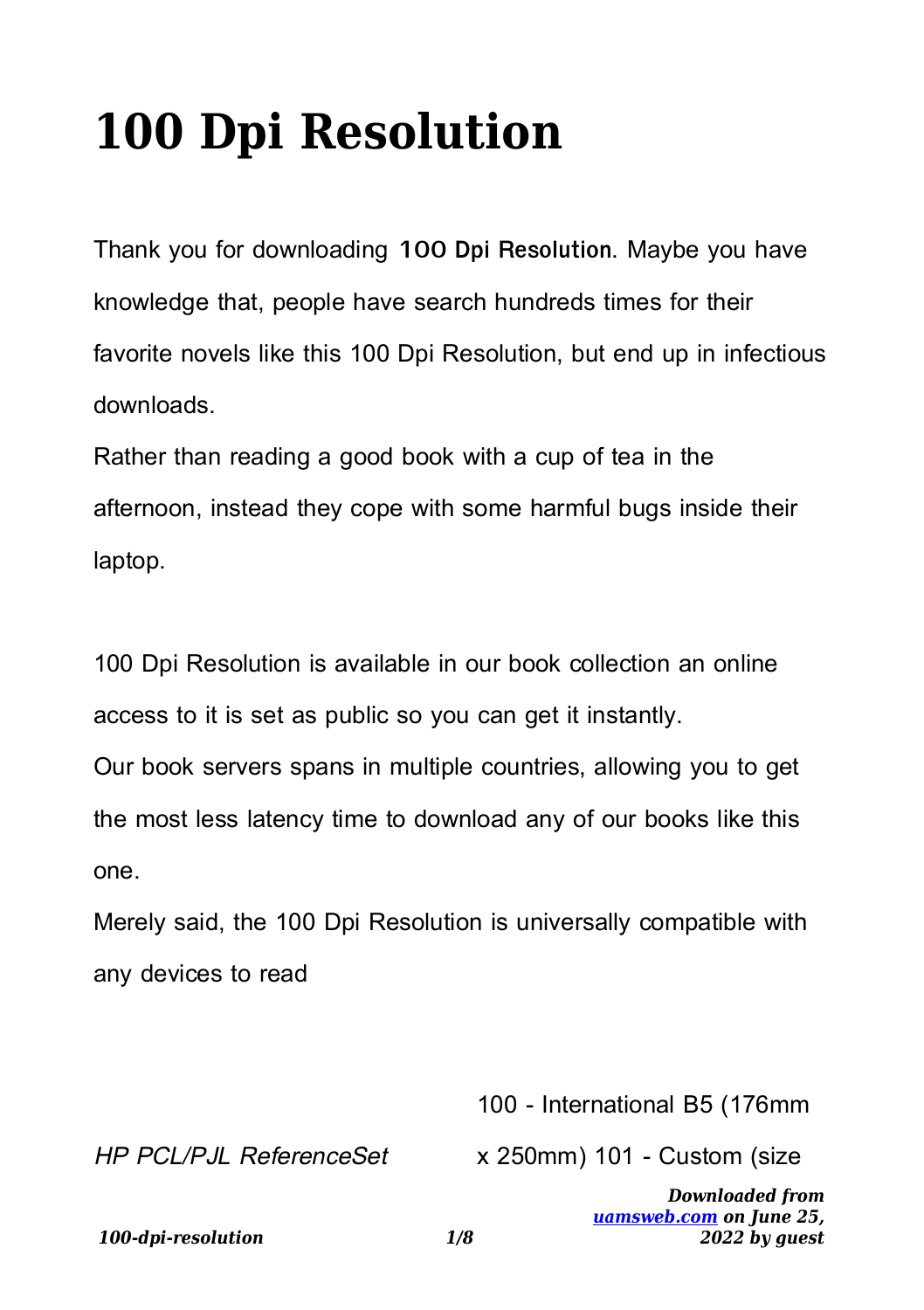varies with printer) Correct paper tray must be installed for selected paper size. Page Length (Obsolete—see Paper Size) Selects the logical page length in lines (one logical page per physical page)?  $& 1 \# P \# =$ Number of Lines Paper (Media) **Source** 

**HP LaserJet Enterprise M611 series**

Print resolution technology Normal FastRes 1200; Fine Lines (1200 x 1200 dpi), Quickveiw (300 x 300 dpi), Economode (600 x 600 dpi) Print cartridges number 1 (black) Standard print languages HP PCL 6, HP PCL 5, HP postscript level 3

emulation, native PDF printing (v 1.7), Apple AirPrint™

**LaserJet Enterprise 700 color MFP M775 Series - HP**

Print resolution: Up to 600 x 600 dpi (best) black, Up to 600 x 600 dpi (best) color. Scan resolution: Up to 600 x 600 dpi hardware, Up to 600 dpi Optical. Standard connectivity: 1 Hi-Speed USB 2.0 Host, 1 Hi-Speed USB 2.0 Device, 1 Gigabit Ethernet 10/100/1000Base-TX network, 1 Foreign Interface (FIH), 1 Hardware Integration Pocket (HIP Pocket),

**Step by Step Instructions & checklist for applying Fresh OCI**

*100-dpi-resolution 2/8*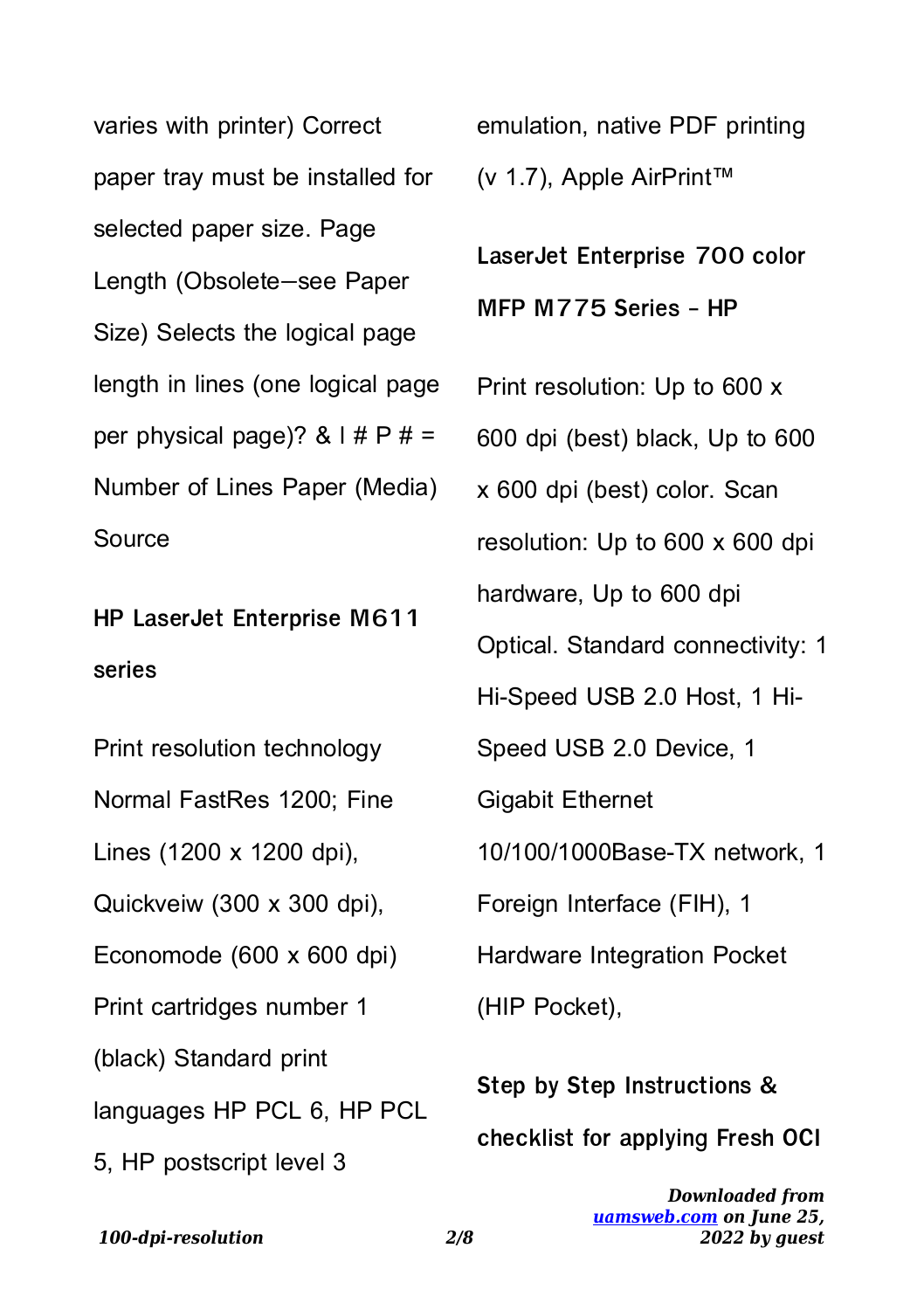An A-4 size page document Colour scanned at 100 DPI (Dots per inch resolution) will generate of file of between 200-250 kb. It is mandatory to upload all the requisite documents on the Govt. Portal. Failure to comply with this requirement will make your application ineligible. VFS India Consular application

**PVTC Technical Requirements - Pearson VUE**

1920 x 1080 (set to this resolution) o: 1280 x 1024: o: 1024 x 768 • Monitor must be connected to the computer using : DVI, DisplayPort, or : HDMI Desktop Graphics ... 600 DPI Laser Printer Additional

Software  $NFT 4.0$  is installed with the VTS software. If …

Xerox Versalink B405 Multifunction Printer

Ethernet 10/100/1000 Base-T, High-speed USB 3.0, Wi-Fi 802.11n and Wi-Fi Direct with optional Wi-Fi Kit ... Print Resolution . Up to 1200 x 1200 dpi (enhanced) ... Standard 200x100 dpi, Fine 200x200 dpi, Super Fine 300x300, 400x400,

600x600 dpi . Compression .

MH/MR/MMR/JBIG . Fax

Features . Walk-up Fax, LAN

Fax, Direct Fax, Server Fax ...

**MEMORY STORAGE CALCULATIONS - Rutgers University**

> *Downloaded from [uamsweb.com](http://uamsweb.com) on June 25, 2022 by guest*

*100-dpi-resolution 3/8*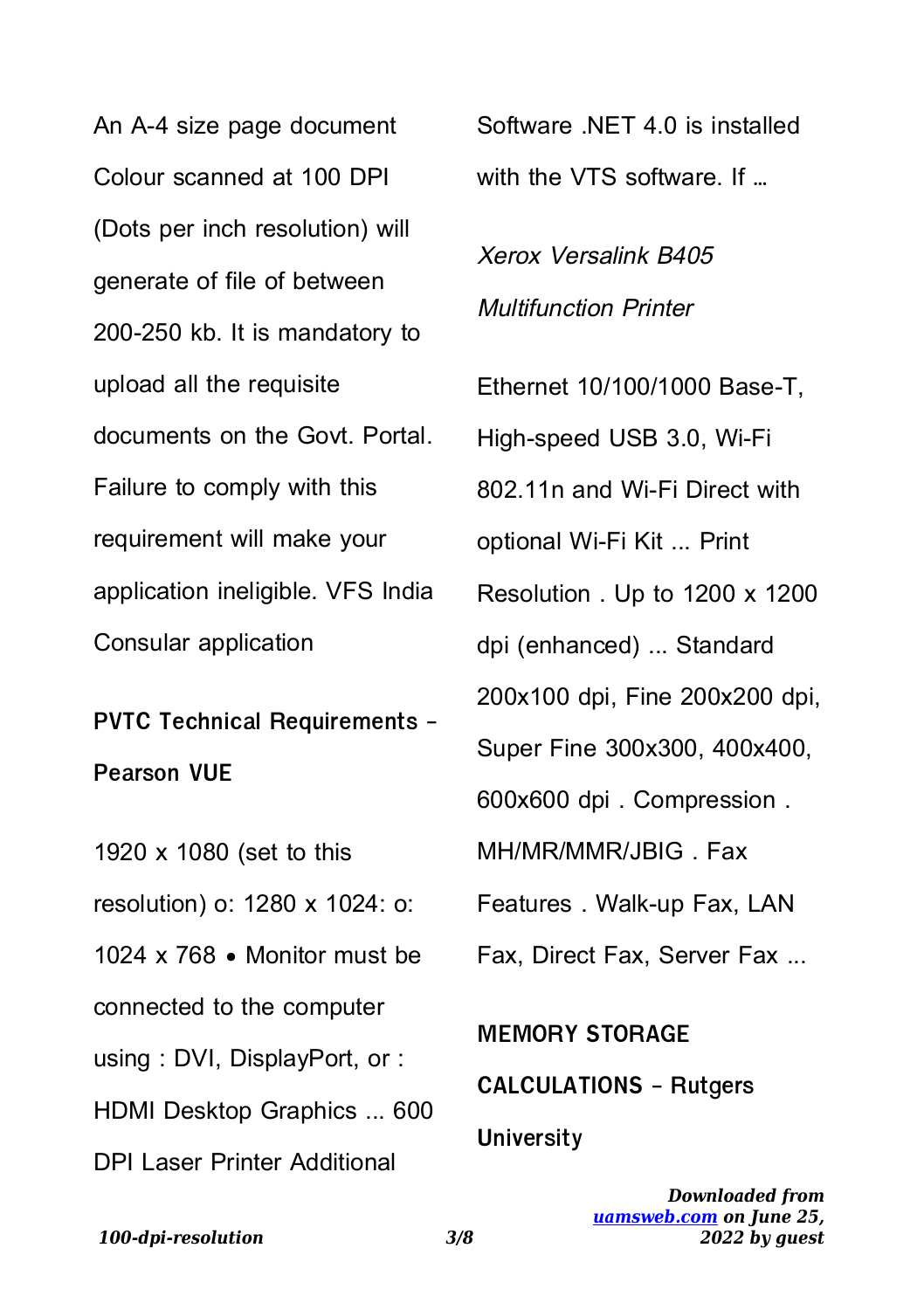In normal usage, "dots" is associated with dots-per-inch (dpi), a standard measure of resolution for scanners and printers, while "pixels" is associated with the working resolution of a computer monitor. The memory requirement for a single dot or pixel depends upon the level of color or shade resolution desired in the picture.

**LaserJet Enterprise 700 M712 printer series - HP**

Print resolution: Best: Up to 1200 x 1200 dpi; Normal: HP FastRes 1200 (1200 dpi effective quality), 600 dpi with HP Resolution Enhancement technology 1200. Standard

connectivity: 2 Hi-Speed USB 2.0, 1 Hi-Speed USB 2.0 Device, 1 Gigabit Ethernet 10/100/1000 Base-T, 1 Hi-Speed USB 2.0 Easy Access Walkup Port, 1 Hardware Integration Pocket (HIP) Xerox VersaLink C605 Color Multifunction Printer Ethernet 10/100/1000 Base-T, High-speed USB 3.0, Wi-Fi 802.11n and Wi-Fi Direct with optional Wi-Fi Kit ... Print Resolution . Up to 1200 x 2400 dpi . Page Description Languages . PCL ... Standard 200x100 dpi, Fine 200x200 dpi, Super Fine 300x300, 400x400, 600x600 dpi . Compression . MH, MR, MMR, JBIG . Fax

*Downloaded from [uamsweb.com](http://uamsweb.com) on June 25, 2022 by guest*

*100-dpi-resolution 4/8*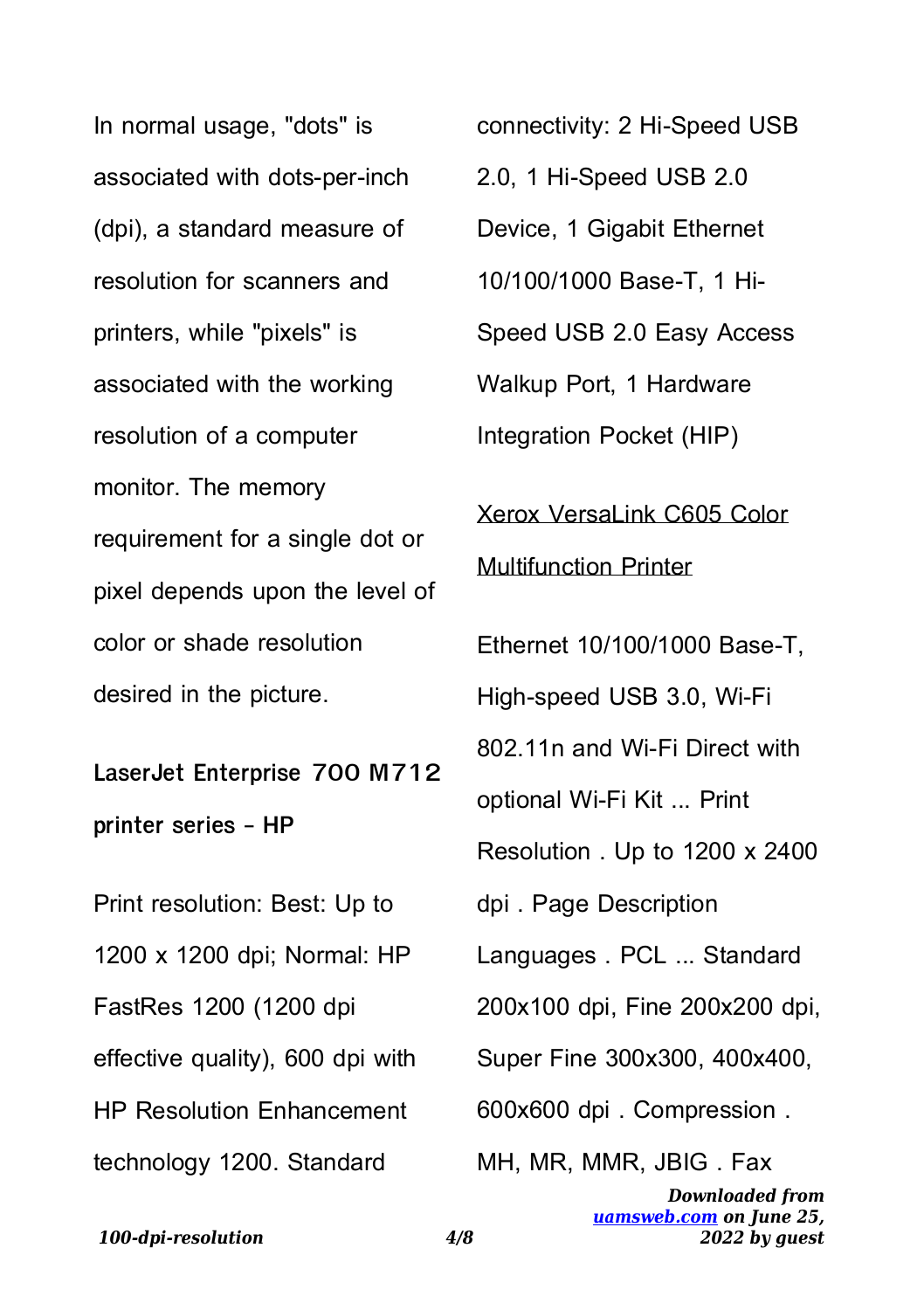## **Features**

**Instructions for Creating Digital Artwork - LWW**

o Set the resolution to at least . 1200 dpi (dots per inch, a measure of printing resolution) at 100% the image size. o Set a font size greater than 6. o If your image is smaller than the desired output, increase the percentage to achieve the desired size. o If device does not allow resolution choices, set image size to . 400%. greater

## **REQUEST FOR BIDS**

•Print technology • Laser • Print quality black (best) • 600 x 600 dpi, up to 38400 x 600 enhanced dpi • Print quality

color (best)  $\bullet$  600 x 600 dpi, up to 38400 x 600 enhanced dpi  $\bullet$ Display • 10.9 cm (4.3") intuitive touchscreen Colour Graphic Display (CGD) • HP ePrint capability • Yes • Mobile printing capability • HP ePrint; Apple AirPrint™; Mopria™ certified ...

## **RAZER DEATHADDER V2 X HYPERSPEED**

*Downloaded from [uamsweb.com](http://uamsweb.com) on June 25,* A. DPI stage up B. DPI stage down C. Left mouse button D. Right mouse button E. Scroll wheel F. Status indicator G. Mouse button 5 H. Mouse button 4 I. Razer™ HyperSpeed 2.4GHz wireless dongle J. Ultraslick mouse feet K. Slider switch Bluetooth mode Power

*2022 by guest*

*100-dpi-resolution 5/8*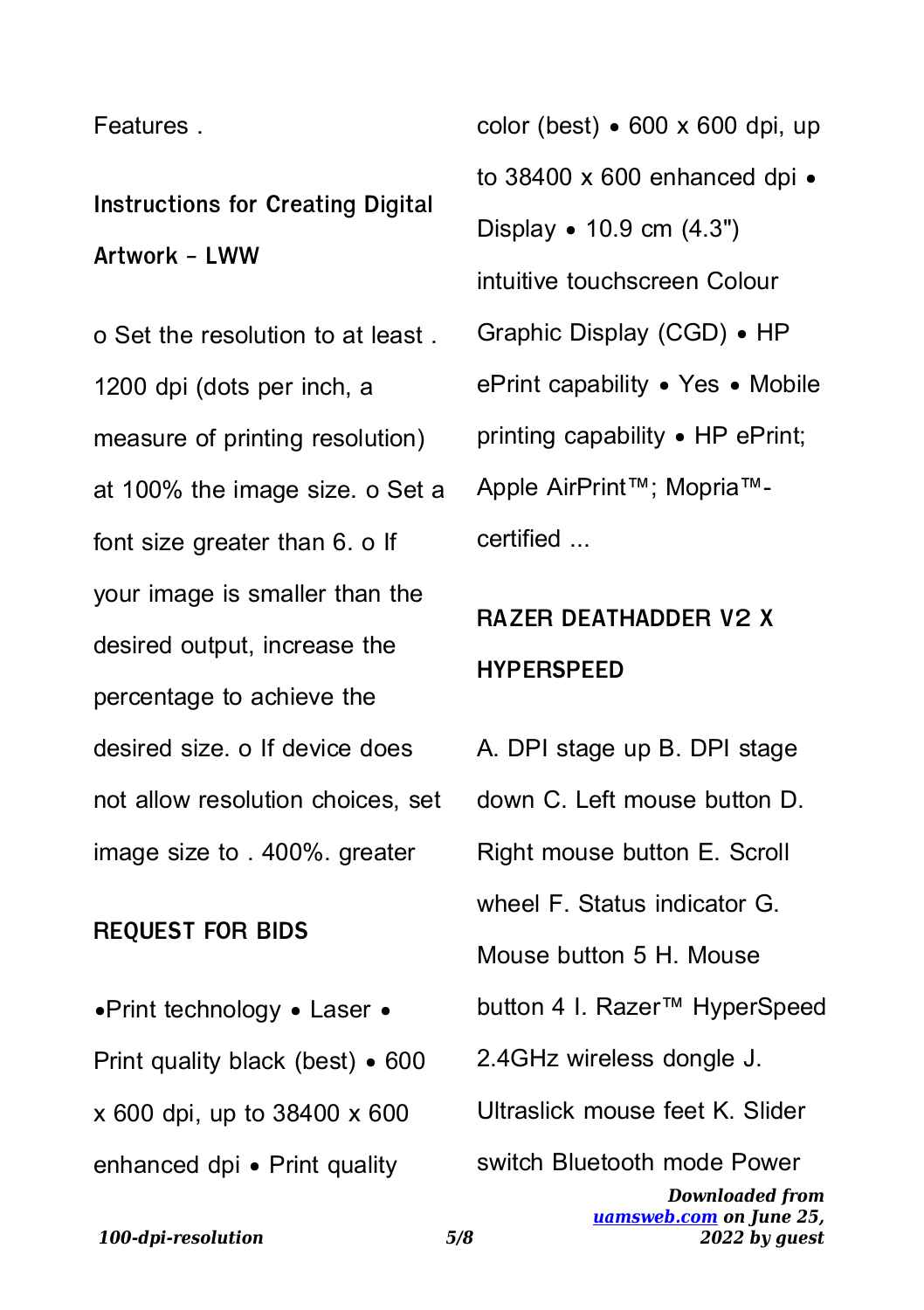off mode Razer™ HyperSpeed Wireless (2.4 Ghz) mode

Inspiron 15 7559 Specifications - Dell

Ethernet 10/100/1000 Mbps Ethernet controller integrated on system board Wireless • WillFi 802.11 ac • Bluetooth 4.0 • WiDi. Views Specifications System ... Resolution: Horizontal 800 dpi Vertical 800 dpi Dimensions: Width 105 mm (4.13 in) Height 80 mm (3.14 in) Views Specifications System information Memory Ports and connectors ...

HP LaserJet Pro MFP M227 series

Fax resolution Black (best): Up

to 300 x 300 dpi (half tone enabled); Black (standard): 203 x 98 dpi; Black and white (fine): 203 x 196 dpi; Black photo grayscale: 300 x 300 dpi (half tone enabled) Fax Features Auto fax reduction suppor ted: Yes; Auto-redialing: Yes; Fax delayed sending: Yes; Distinctive ring detection suppor ted: Yes;

**UN SUPPLIER CODE OF CONDUCT - United Nations**

6 These principles are set out in

the ILO fundamental

Conventions, No. 100, Equal

Remuneration, 1951and No.

111, Discrimination

(Employment and Occupation),

1958

*Downloaded from [uamsweb.com](http://uamsweb.com) on June 25, 2022 by guest*

*100-dpi-resolution 6/8*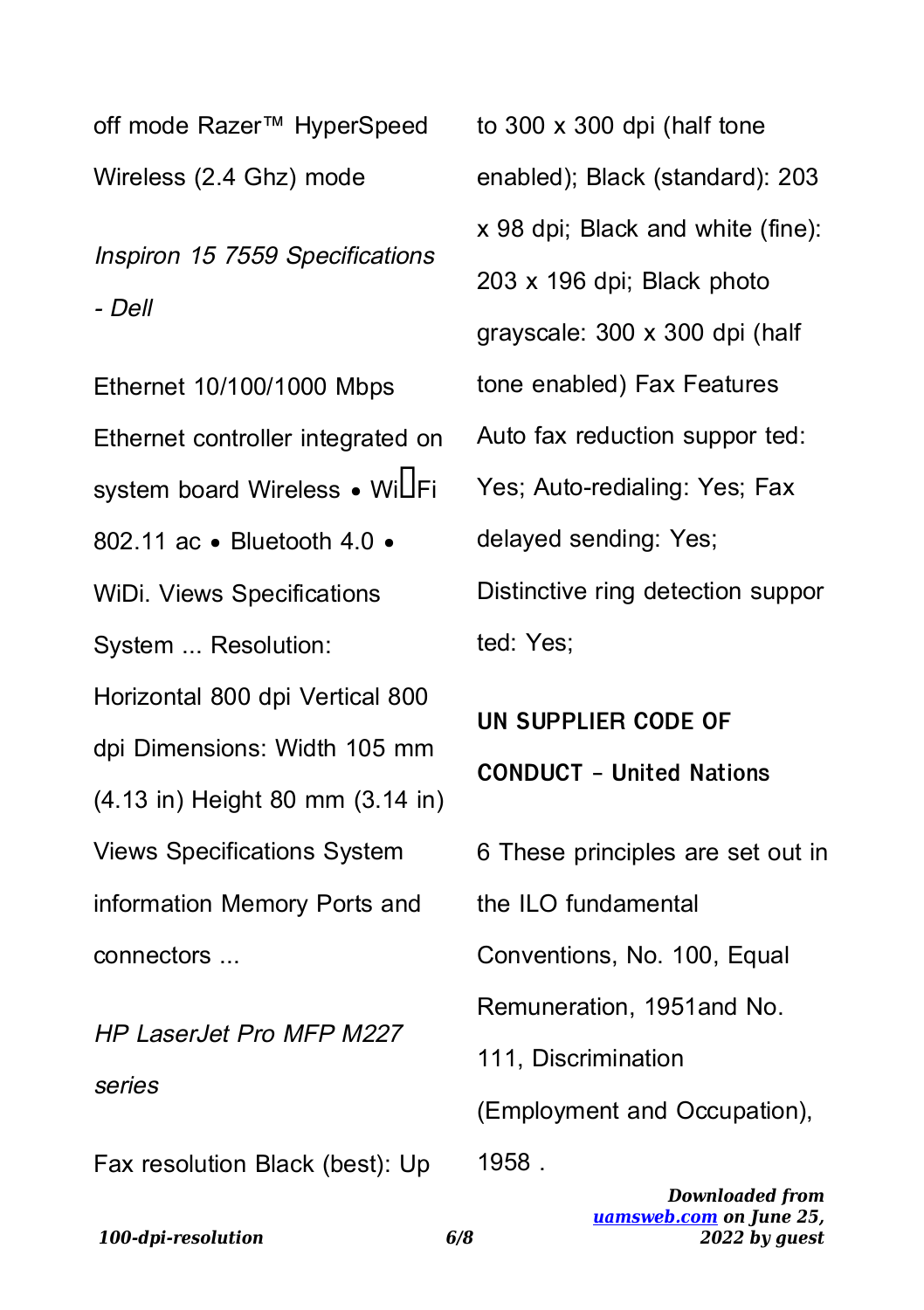**ScholarOne Manuscripts Author File Upload Guide - Clarivate**

Jun 18, 2018 · Embed Images and verify there are less than 100 embedded images in the file . Clarivate Analytics | ScholarOne Manuscripts<sup>™</sup> Author File Upload Guide Page 3 Effective Date: 18-June-2018 ... • Adjust the image resolution (DPI) Why is a file not included in the PDF/HTML proofS? Some file designations are set up in the background to not be ...

Inspiron 15 3542 Specifications - Dell

Ethernet 10/100 Mbps Ethernet controller integrated on system

 $board$  Wireless • Wi $\overline{\Pi}$ Fi 802.11 b/g/n • Bluetooth 4.0 • Wireless Display (optional) ... Resolution: Horizontal 1207 dpi Vertical 1702 dpi Dimensions: Width 102.4 mm (4.03 in) Height 57.4 mm (2.26 in) Views Specifications System Information Memory Ports and **Connectors** 

**Book Creation Guide - Lulu.com**

*Downloaded from [uamsweb.com](http://uamsweb.com) on June 25,* Photo and Graphic Resolution Pixels per inch (PPI) is used to describe the pixel density of a screen (computer monitor, smartphone, etc.). Dots per inch (DPI) refers to the print resolution of an image by counting the number of dots per printed inch. The more dots the

*2022 by guest*